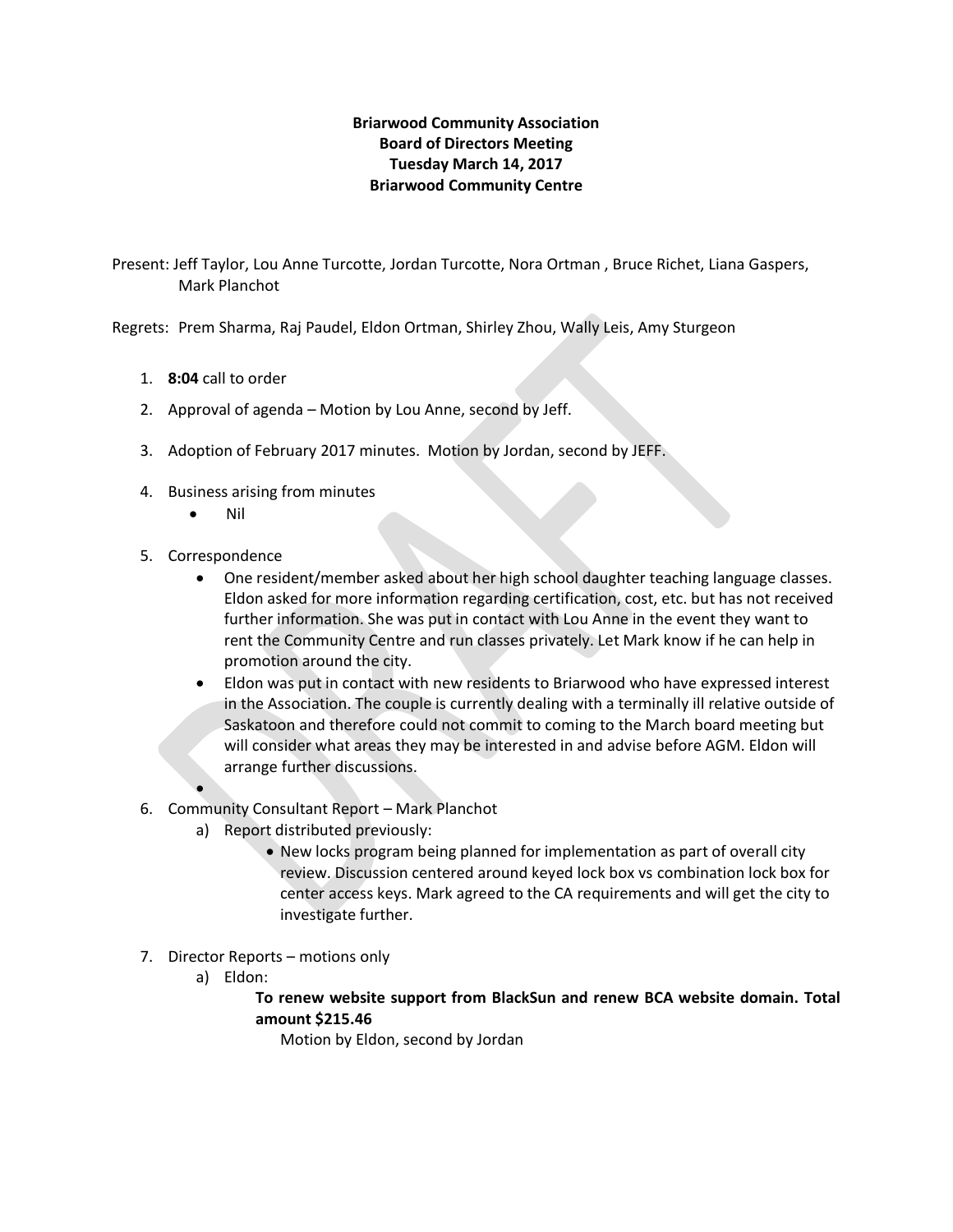- b) Liana:
	- Reports that 83 kids on 10 teams have registered. Only 4 volunteer coaches are in place.

## **That BCA remit fees of \$4,260 to the Saskatoon Youth Soccer Association for BCA soccer registrations**

Motion by Liana, second by Nora

- 8. Old Business
	- a) Park Enhancement Grant (Bruce/Wally)
		- Mark offered some insight and support that is available for some of the ideas that are currently being investigated.
		- The summary of possible options for the Parks Grant will be prepared and include at least the following for BCA Board consideration:
			- o Pickle Ball
			- o Spectator Bleachers
			- o Briarwood Path Lighting
			- o Adult Fitness Equipment Stations
			- o Park adaptation to Cricket
			- o Modification to the Basketball court
				- a. Surface skating rink (alt to the lake and short season)
				- b. Croq-o-curl
				- c. Basketball court line painting and mesh nets
				- d. Conversion to Pickle Ball for specific occasions
			- o Expansion of the storage addition to the center. (or new separate)

## b) AGM Tuesday April 11

- Guest speaker confirmed as Bryan Zerebeski COS with the Boychuk/Hwy 16 Interchange project review. Serena Gersher will also be available to say some words.
- Advertising
	- o BCA signs Entrance signage advertising the AGM will be in place
	- o Membership email looking at a flash email with the AGM details
	- o Rent portable signs?? Looking to place again this year. Will have Mark assist in securing approvals for siting at two locations.
- Coordinator for refreshments/treats for meeting (same quantities as last year) Amy has confirmed she will take this on again this year.
- Open board positions
	- o Eldon will stand for nomination as Past President
	- o Nora will stand for nomination as Treasurer
	- o Others to confirm to Eldon in next couple of weeks. List before AGM.